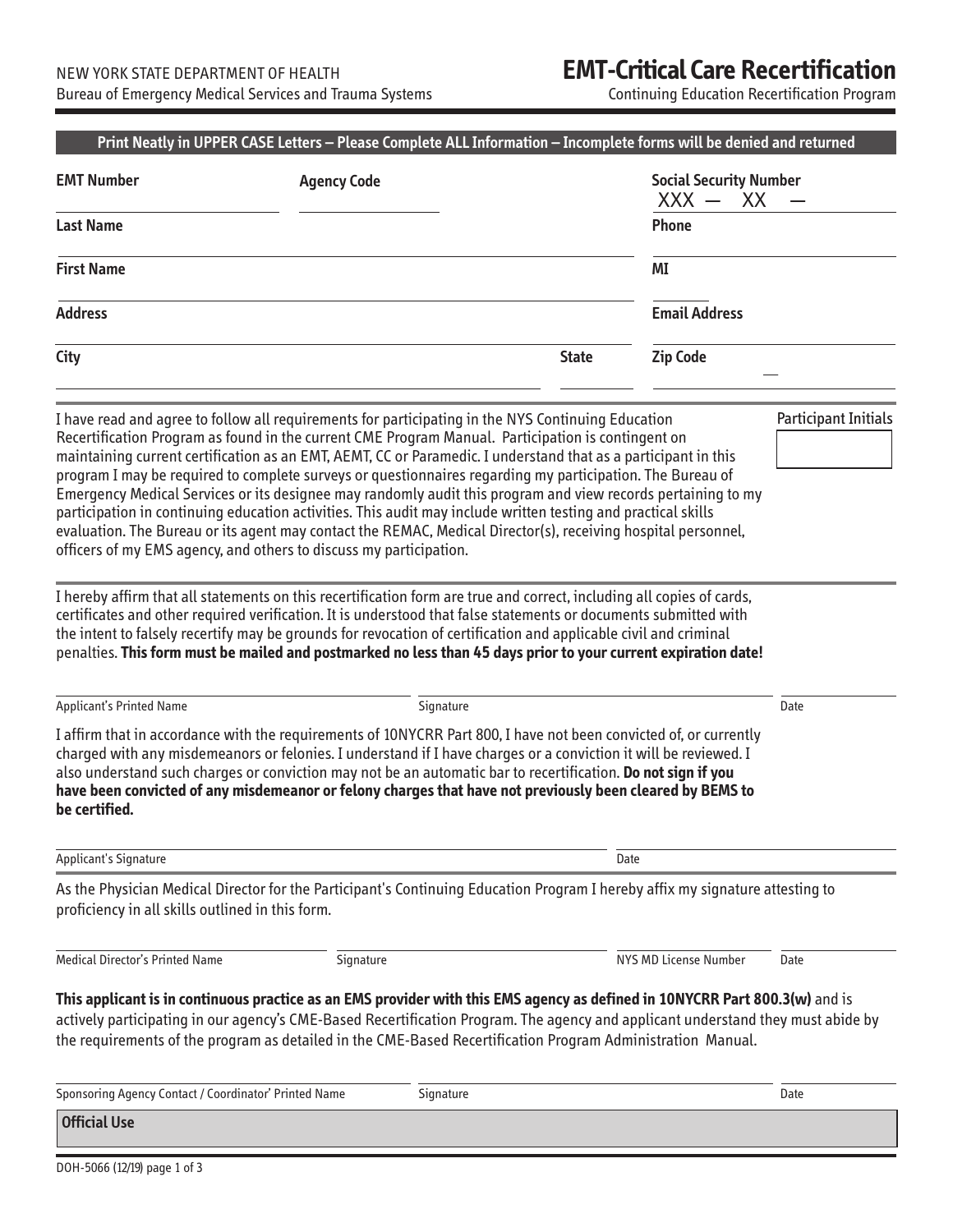| <b>Last Name</b>                                     |                                 |                               |             | <b>First Name</b> |                          |  |  |  |
|------------------------------------------------------|---------------------------------|-------------------------------|-------------|-------------------|--------------------------|--|--|--|
| EMT - Critical Care Refresher Training - 30 Hours    |                                 |                               |             |                   |                          |  |  |  |
| <b>Topic Area</b>                                    | <b>Required</b><br><b>Hours</b> | <b>Hours</b><br><b>Earned</b> | <b>Date</b> | <b>Course</b>     | Source/<br><b>Method</b> |  |  |  |
| Preparatory                                          | $1.0\,$                         |                               |             |                   |                          |  |  |  |
| Airway                                               | 3.0                             |                               |             |                   |                          |  |  |  |
| Pharmacology, Med. Admin.,<br><b>Emergency Meds.</b> | 3.0                             |                               |             |                   |                          |  |  |  |
| Immunology                                           | 1.0                             |                               |             |                   |                          |  |  |  |
| <b>Toxicology</b>                                    | $1.0$                           |                               |             |                   |                          |  |  |  |
| <b>Endocrine</b>                                     | $1.0\,$                         |                               |             |                   |                          |  |  |  |
| Neurology                                            | 1.0                             |                               |             |                   |                          |  |  |  |
| Abdominal, Geni-Renal,<br>GI, Hematology             | 1.0                             |                               |             |                   |                          |  |  |  |
| Respiratory                                          | 3.0                             |                               |             |                   |                          |  |  |  |
| Psychiatric                                          | 1.0                             |                               |             |                   |                          |  |  |  |
| Cardiology                                           | 3.0                             |                               |             |                   |                          |  |  |  |
| <b>Shock &amp; Resuscitation</b>                     | 3.0                             |                               |             |                   |                          |  |  |  |
| <b>Trauma</b>                                        | 3.0                             |                               |             |                   |                          |  |  |  |
| Geriatrics                                           | 1.5                             |                               |             |                   |                          |  |  |  |
| OB, Neonate, Pediatrics                              | $1.5\,$                         |                               |             |                   |                          |  |  |  |
| <b>Special Needs Pt.</b>                             | $1.0\,$                         |                               |             |                   |                          |  |  |  |
| <b>EMS Operations</b>                                | 1.0                             |                               |             |                   |                          |  |  |  |
| <b>TOTALS</b><br>30.0                                |                                 |                               |             |                   |                          |  |  |  |
|                                                      |                                 |                               |             |                   |                          |  |  |  |
| <b>CIC Signature</b>                                 |                                 |                               |             |                   |                          |  |  |  |
| <b>CIC Print Name</b>                                |                                 |                               |             |                   |                          |  |  |  |
| <b>CIC Number</b>                                    |                                 |                               |             |                   |                          |  |  |  |

DOH-5066 (12/19) page 2 of 3